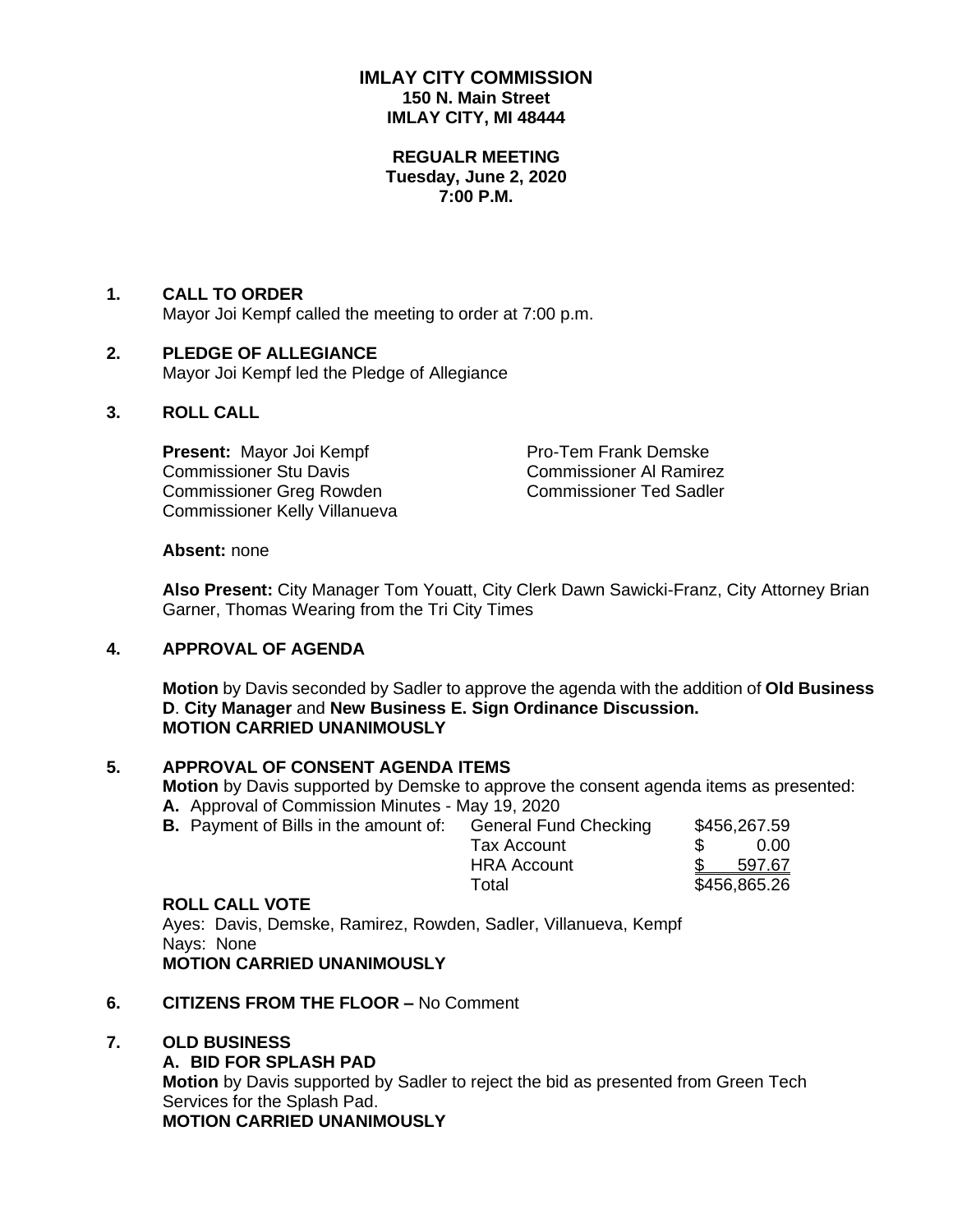# **B. 2020 INFRASTRUCTURTE IMPROVEMENTS SUMMARY**

**Motion** by Davis supported by Rowden to bid out the 2020 Infrastructure Project as presented.

# **MOTION CARRIED UNANIMOUSLY**

**C. GREEN PROJECT – Michigan Department of Environment, Great Lakes, and Energy No motion –** Discussion only: This is a \$90,000 grant regarding an underused property in Imlay City that will be investigated for the current conditions of environmental contamination and will help the city to determine what the current site conditions are, due to historical uses.

# **D. CITY MANAGER**

Current City of Imlay City Manager, Tom Youatt requested not to be present for this special meeting due to the interview and discussion of his replacement. **Motion** by Davis supported by Sadler to set a Special Meeting for Thursday, June 4, 2020 AT 6PM to conduct an interview of one candidate and to go over the information on contracted executive search companies.

# **MOTION CARRIED UNANIMOUSLY**

# **8. NEW BUSINESS**

# **A. RESOLUTION 2020-13 – Authorizing in Person Meeting**

**Motion** by Sadler and supported by Rowden to approve Resolution #2020-13 **MOTION CARRIED UNANIMOUSLY**

# **B. PUBLIC HEARING ON 2020-21 BUDGET**

**Motion** by Davis and supported by Sadler to open the 2020-21 budget public hearing at 7:21pm.

# **MOTION CARRIED UNANIMOUSLY**

Public Hearing opened at 7:21pm

**Discussion** 

**Motion** by Davis and supported by Sadler to close the 2020-21 budget public hearing at 7:28pm.

# **MOTION CARRIED UNANIMOUSLY**

Public Hearing closed at 7:21pm

# **C. 2020-20 PAY RATE INCREASES and 2020-21 FY BUDGET**

**Motion** by Sadler supported by Demske to approve the 2020-21 pay rate increases and 2020-21 FY budget as presented.

# **ROLL CALL VOTE**

Ayes: Sadler, Demske, Davis, Villanueva, Ramirez, Rowden, Kempf Nays: None

# **MOTION CARRIED UNANIMOUSLY**

# **D. MURRAY UNDERGROUND SYSTEMS, PROGRESS PAYMENT NO. 1 – E. Borland Water Main Extension**

**Motion** by Davis and supported by Villanueva approve Murray Underground Systems, Progress Payment No. 1 for \$45,023.00 as presented.

# **ROLL CALL VOTE**

Ayes: Davis, Villanueva, Demske, Ramirez, Rowden, Sadler, Kempf Nays: None

# **MOTION CARRIED UNANIMOUSLY**

# **E. SIGN ORDINANCE DISCUSSION**

**No Motion –** Discussion to utilize the "Grand Opening" sign ordinance portion of the sign ordinance which allows establishments to post Grand Opening signs or banners for 30 days during this "Re-Grand Opening" time following the state mandated shut down.

# **9. Mananger's Report**

**City Manager Tom Youatt's updates:** Punchlist at the fire hall is almost completed and asphalt paving is the only item left after this. Diligent efforts with MDOT were futile to gain a traffic light or flashing signal on VanDyke where the new fire department building is located and fire units will enter the highway for emergency calls. CPA is finished with audit. Leah Mills was promoted to Administrative Assistant and the Receptionist position will be posted.